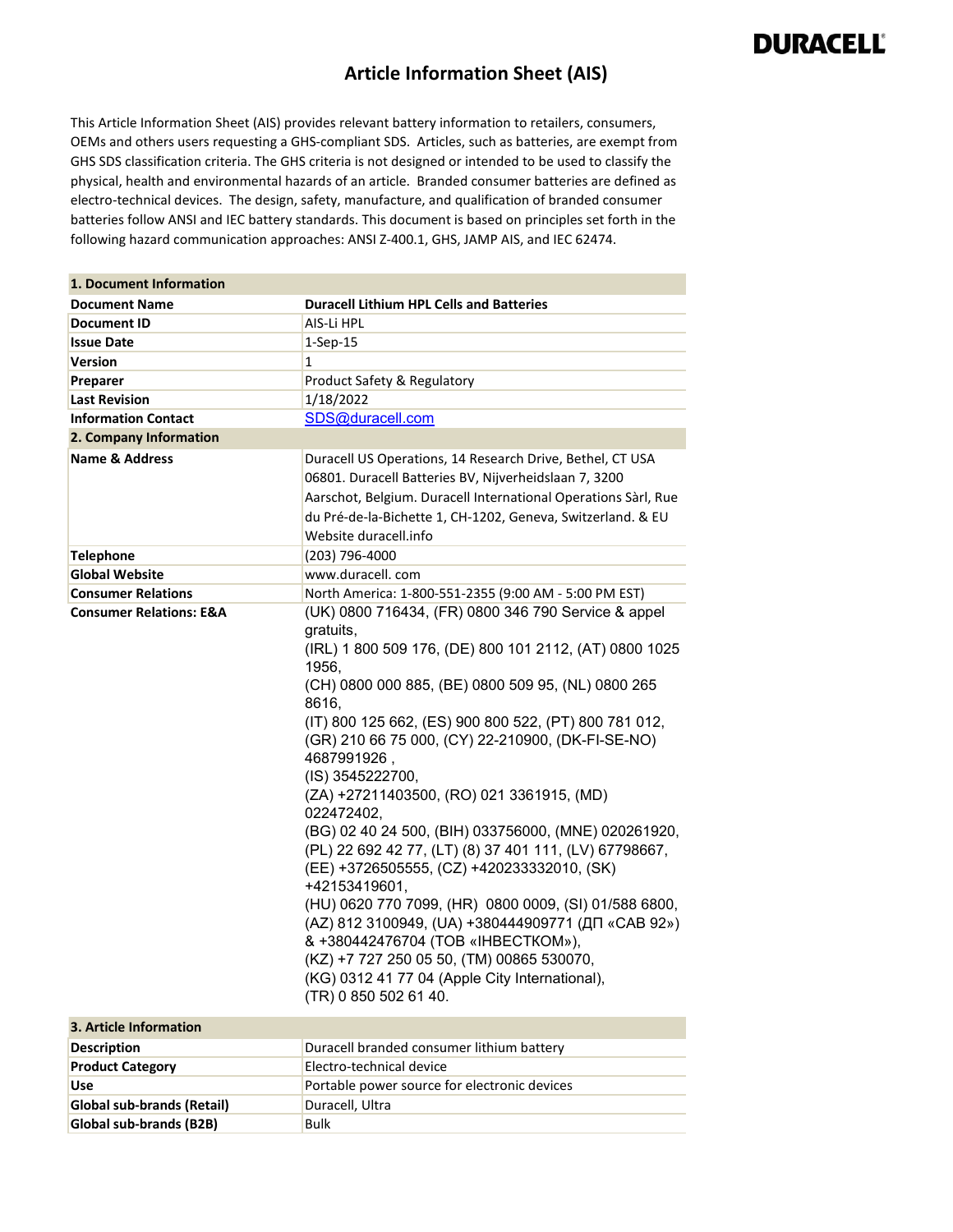| <b>Model Numbers/IEC Designations</b>                             | CR2 (CR15H270), CR-V3, 1/3N (CR/DL 1/3N, CR11108), 123                                                                                                    |
|-------------------------------------------------------------------|-----------------------------------------------------------------------------------------------------------------------------------------------------------|
| (physical descriptions)                                           | (123A, CR123A, DL123A, CR17345), 2/3A (CR123A, DL123A,                                                                                                    |
|                                                                   | CR17345), 223 (CR223, CR-P2, DL223), 245 (CR245, 2CR5,                                                                                                    |
|                                                                   | DL245), 1604, 28L (PX28L, 2CR11108, 2CR13252)                                                                                                             |
| <b>Principles of Operation</b>                                    | A battery powers a device by converting stored chemical                                                                                                   |
|                                                                   | energy into electrical energy.                                                                                                                            |
| <b>Representative Product Images</b>                              | <b>BV CRV3</b><br>DLERV B/BLERV3<br>CR-V3<br><b>DURACELL</b>                                                                                              |
| <b>4. Article Construction</b>                                    |                                                                                                                                                           |
| <b>Applicable Battery Industry</b>                                | ANSI C18.3M Part 1, ANSI C18.3M Part 2, ANSI C18.4, IEC                                                                                                   |
| <b>Standards</b>                                                  | 60086,1, IEC 60086-2, IEC 60086-4                                                                                                                         |
| <b>Electro-technical System</b>                                   | Lithium Manganese Dioxide                                                                                                                                 |
| <b>Electrode - Negative</b>                                       | Lithium Alloy (CAS # 7439-93-2)                                                                                                                           |
| <b>Electrode - Positive</b>                                       | Manganese Dioxide (CAS # 1313-13-9)                                                                                                                       |
| Electrolyte                                                       | Propylene Carbonate Solvent (CAS # 108-32-7)                                                                                                              |
| Electrolyte                                                       | 1,2-Dimethoxyethane Solvent (CAS # 110-71-4)                                                                                                              |
| <b>Materials of Construction - Can</b>                            | Steel (CAS # 110-71-4)                                                                                                                                    |
| <b>Declarable Substances</b><br>(IEC 62474 Criteria 1)            | 1-2-Dimethoxyethane (CAS #110-71-4)                                                                                                                       |
| <b>Mercury Free Battery</b><br>(ANSI C18.4M <5ppm)                | Yes                                                                                                                                                       |
| <b>Small Cell or Battery</b><br>(ANSI C18.1M Part 2; IEC 60086-5) | N/A                                                                                                                                                       |
| 5. Health & Safety                                                |                                                                                                                                                           |
| Ingestion                                                         | Required for all sizes of lithium HPL batteries: Keep away from<br>children. If swallowed, consult a physician immediately.                               |
| <b>Normal Conditions of Use</b>                                   | Exposure to contents inside the sealed battery will not occur<br>unless the battery leaks, is exposed to high temperatures, or is<br>mechanically abused. |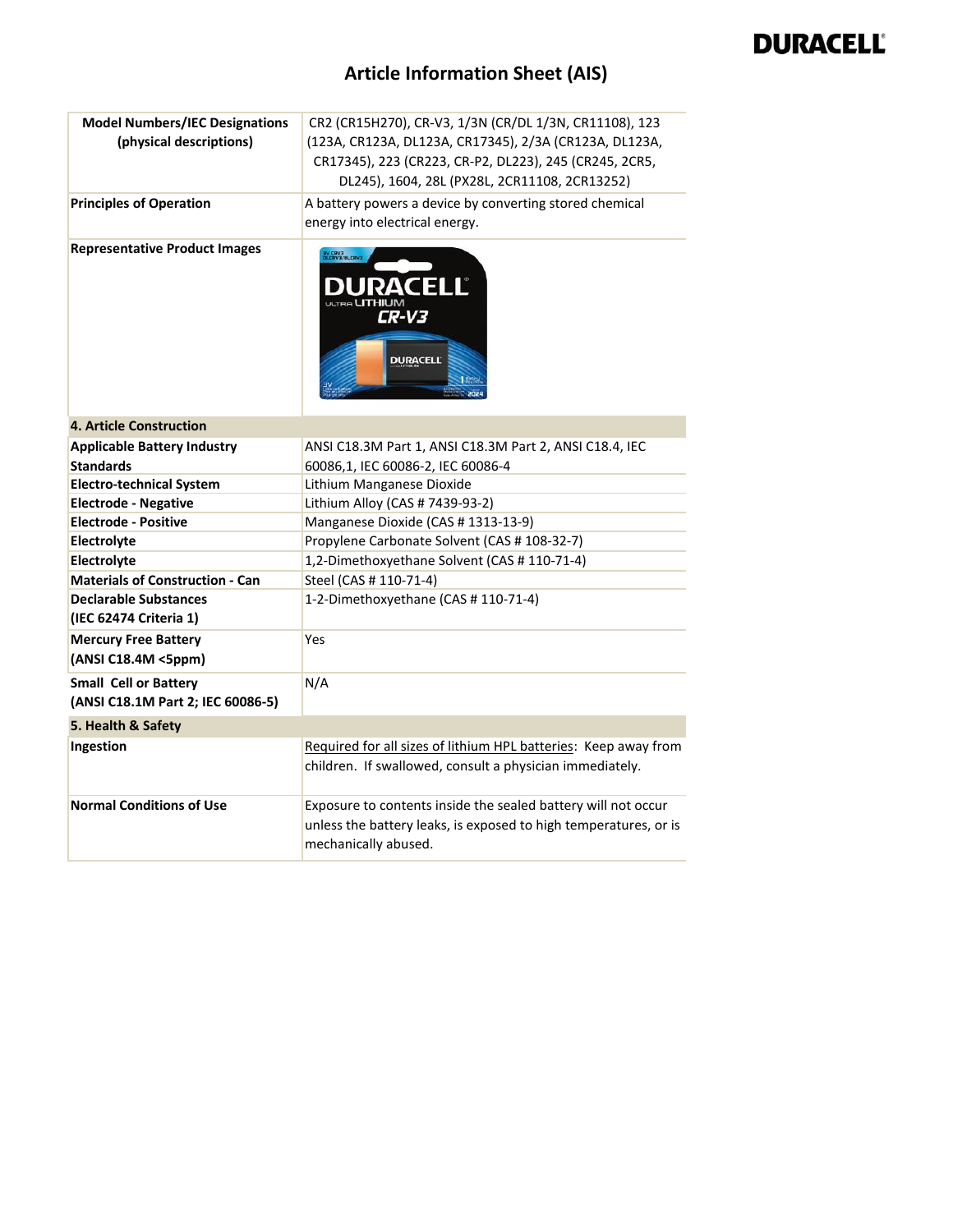| <b>Note to Physician</b>                      | Cell Ingestion: Batteries lodged in the esophagus should be<br>removed immediately since leakage, caustic burns and<br>perforation can occur as soon as two hours after ingestion.<br>Irritation to the internal/external mouth areas may occur<br>following exposure to a leaking battery. Published reports<br>recommend removal from the esophagus should be done<br>endoscopically (under direct visualization). Batteries beyond<br>the esophagus need not be retrieved unless there are signs of<br>injury to the GI tract or a large diameter battery fails to pass<br>the pylorus. If asymptomatic, follow-up x-rays are necessary<br>only to confirm the passage of larger batteries. Confirmation<br>by stool inspection is preferable under most circumstances.<br>For information on treatment, call the NATIONAL BATTERY<br>INGESTION HOTLINE @ (202) 625-3333 collect, day or night<br>(USA calls only). |
|-----------------------------------------------|------------------------------------------------------------------------------------------------------------------------------------------------------------------------------------------------------------------------------------------------------------------------------------------------------------------------------------------------------------------------------------------------------------------------------------------------------------------------------------------------------------------------------------------------------------------------------------------------------------------------------------------------------------------------------------------------------------------------------------------------------------------------------------------------------------------------------------------------------------------------------------------------------------------------|
| <b>First Aid - If swallowed</b>               | DO NOT GIVE IPECAC. Do not induce vomiting. Seek medical<br>attention immediately. USA: CALL NATIONAL BATTERY<br>INGESTION HOTLINE @ (202) 625-3333 COLLECT, DAY OR<br>NIGHT. If mouth area irritation or burning has occurred, rinse<br>mouth and surrounding area with tepdi water for at least 15<br>minutes                                                                                                                                                                                                                                                                                                                                                                                                                                                                                                                                                                                                        |
| <b>Poison Centers/World Directory</b>         | http://globalcrisis.info/poisonemergency.html#AAA                                                                                                                                                                                                                                                                                                                                                                                                                                                                                                                                                                                                                                                                                                                                                                                                                                                                      |
| <b>First Aid - Eye Contact</b>                | Flush with running water for at least 30 minutes. Seek medical<br>attention immediately.                                                                                                                                                                                                                                                                                                                                                                                                                                                                                                                                                                                                                                                                                                                                                                                                                               |
| <b>First Aid - Skin Contact</b>               | Remove contaminated clothing and flush skin with running<br>water for at least 15 minutes. Seek medical attention if<br>irritation persists.                                                                                                                                                                                                                                                                                                                                                                                                                                                                                                                                                                                                                                                                                                                                                                           |
| <b>First Aid - Inhalation</b>                 | Contents of leaking battery may be irritating to respiratory<br>passages. Move to fresh air. Seek medical attention if<br>irritation persists.                                                                                                                                                                                                                                                                                                                                                                                                                                                                                                                                                                                                                                                                                                                                                                         |
| <b>Battery Safety Standards &amp; Testing</b> | Duracell lithium metal batteries meet the requirements of<br>ANSI C18. 3M Part 2 and IEC 60086-4. These standards specify<br>tests and requirements for lithium batteries to ensure safe<br>operation under normal use and reasonably foreseeable<br>misuse. The test regimes assess three conditions of safety.<br>These are:<br>1-Intended use simulation: Partial use, vibration, thermal<br>shock, and mechanical shock<br>2-Reasonably foreseeable misuse: Incorrect installation,<br>external short-circuit, free fall (user-drop), over-discharge, and<br>crush<br>3-Design consideration: Thermal abuse, mold stress                                                                                                                                                                                                                                                                                           |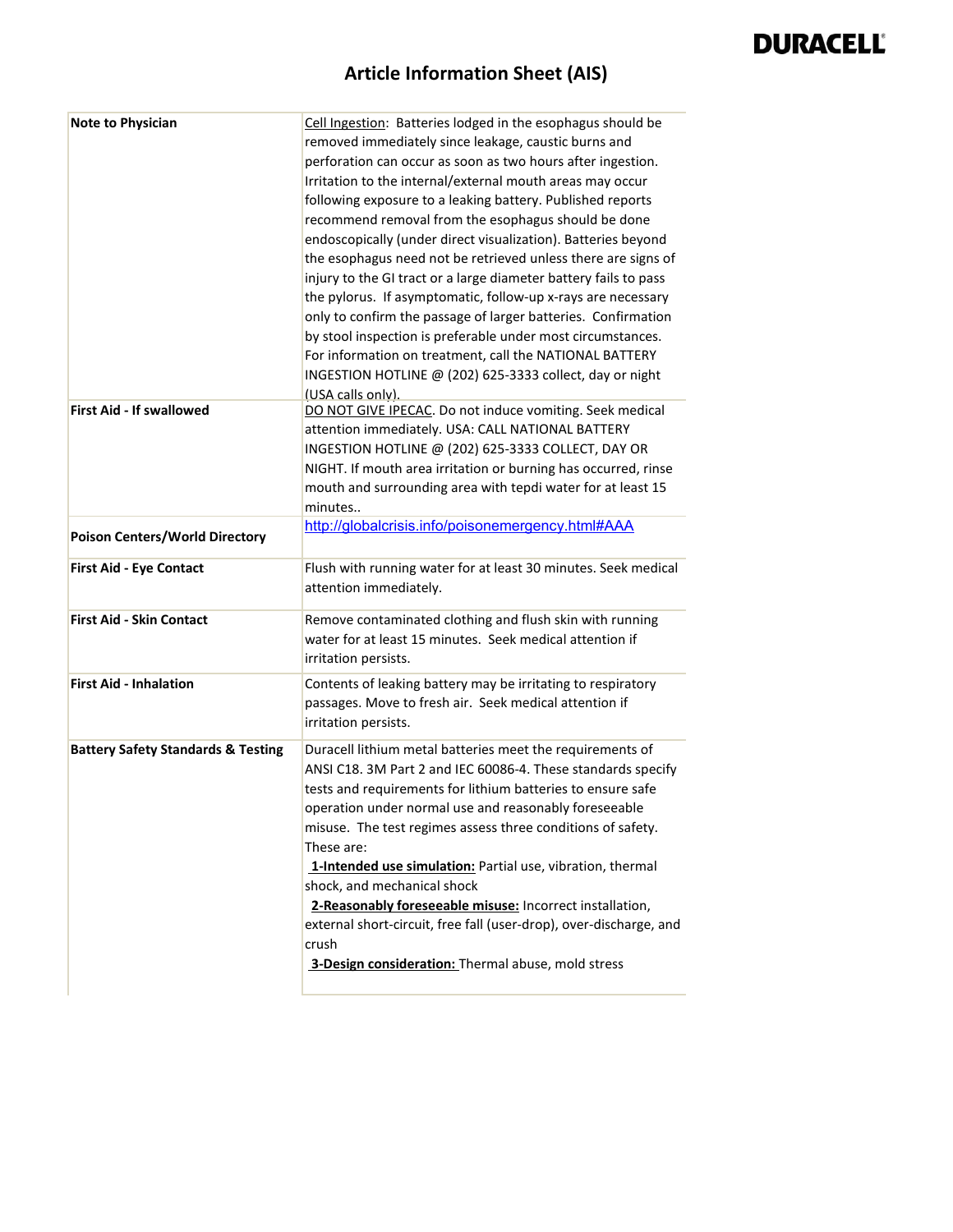| <b>Precautionary Statements</b>                                             | CAUTION: Keep batteries away from children. If swallowed,<br>consult a physician at once. For information on treatment,<br>within North America call (202) 625-3333 collect. Ingestion<br>may lead to serious injury or death. Cell can explode or leak if<br>heated, disassembled, shorted, recharged, exposed to fire or<br>high temperature or inserted incorrectly. Keep in original<br>package until ready to use. Do not carry batteries loose in your<br>pocket or purse.                                                                                                              |
|-----------------------------------------------------------------------------|-----------------------------------------------------------------------------------------------------------------------------------------------------------------------------------------------------------------------------------------------------------------------------------------------------------------------------------------------------------------------------------------------------------------------------------------------------------------------------------------------------------------------------------------------------------------------------------------------|
| 6. Fire Hazard & Firefighting                                               |                                                                                                                                                                                                                                                                                                                                                                                                                                                                                                                                                                                               |
| <b>Fire Hazard</b>                                                          | Batteries may rupture or leak if involved in a fire.                                                                                                                                                                                                                                                                                                                                                                                                                                                                                                                                          |
| <b>Extinguishing Media</b>                                                  | Use any extinguishing media appropriate for the surrounding<br>area. For incipient (beginning) fires, carbon dioxide<br>extinguishers or copious amounts of water are effective in<br>cooling burning lithium metal batteries. If fire progresses to<br>where lithium metal is exposed (deep red flames), use a Class<br>D extinguisher suitable for lithium metal.                                                                                                                                                                                                                           |
| <b>Fires Involving Large Quantities of</b><br><b>Batteries</b>              | Large quantities of batteries involved in a fire will rupture and<br>release irritating fumes from thermal degradation                                                                                                                                                                                                                                                                                                                                                                                                                                                                        |
|                                                                             | Use a Class "D" fire extinguisher or other smothering agent<br>such as Lith-X, copper powder or dry sand. If using water, use<br>enough to smother the fire. Using an insufficient amount of<br>water will make the fire worse. Cooling exterior of batteries<br>will help prevent rupturing. Burning batteries generate toxic<br>and corrosive lithium hydroxide fumes. Firefighters should<br>wear self-contained breathing apparatus. Detailed information<br>on fighting a lithium metal battery fire can be found in US DOT<br>Emergency Response Guide 138 (Substances-Water-Reactive). |
| 7. Handling & Storage                                                       |                                                                                                                                                                                                                                                                                                                                                                                                                                                                                                                                                                                               |
| <b>Handling Precautions</b>                                                 | Avoid mechanical and electrical abuse. Do not short circuit or<br>install incorrectly. Batteries may rupture or vent if<br>disassembled, crushed, recharged or exposed to high<br>temperatures. Install batteries in accordance with equipment<br>instructions.                                                                                                                                                                                                                                                                                                                               |
| <b>Storage Precautions</b>                                                  | Store batteries in a dry place at normal room temperature.<br>Refrigeration does not make them last longer.                                                                                                                                                                                                                                                                                                                                                                                                                                                                                   |
| <b>Spills of Large Quantities of Loose</b><br><b>Batteries (unpackaged)</b> | Notify spill personnel of large spills. Irritating and flammable<br>vapors may be released from leaking or ruptured batteries.<br>Spread batteries apart to stop shorting. Eliminate all ignition<br>sources. Evacuate area and allow vapors to dissipate. Clean-up<br>personnel should wear appropriate PPE to avoid eye and skin<br>contact and inhalation of vapors or fumes. Increase<br>ventilation. Carefully collect batteries and place in appropriate<br>container for disposal. Remove any spilled liquid with<br>absorbent material and contain for disposal.                      |
| 8. Disposal Considerations (GHS Section 13)                                 |                                                                                                                                                                                                                                                                                                                                                                                                                                                                                                                                                                                               |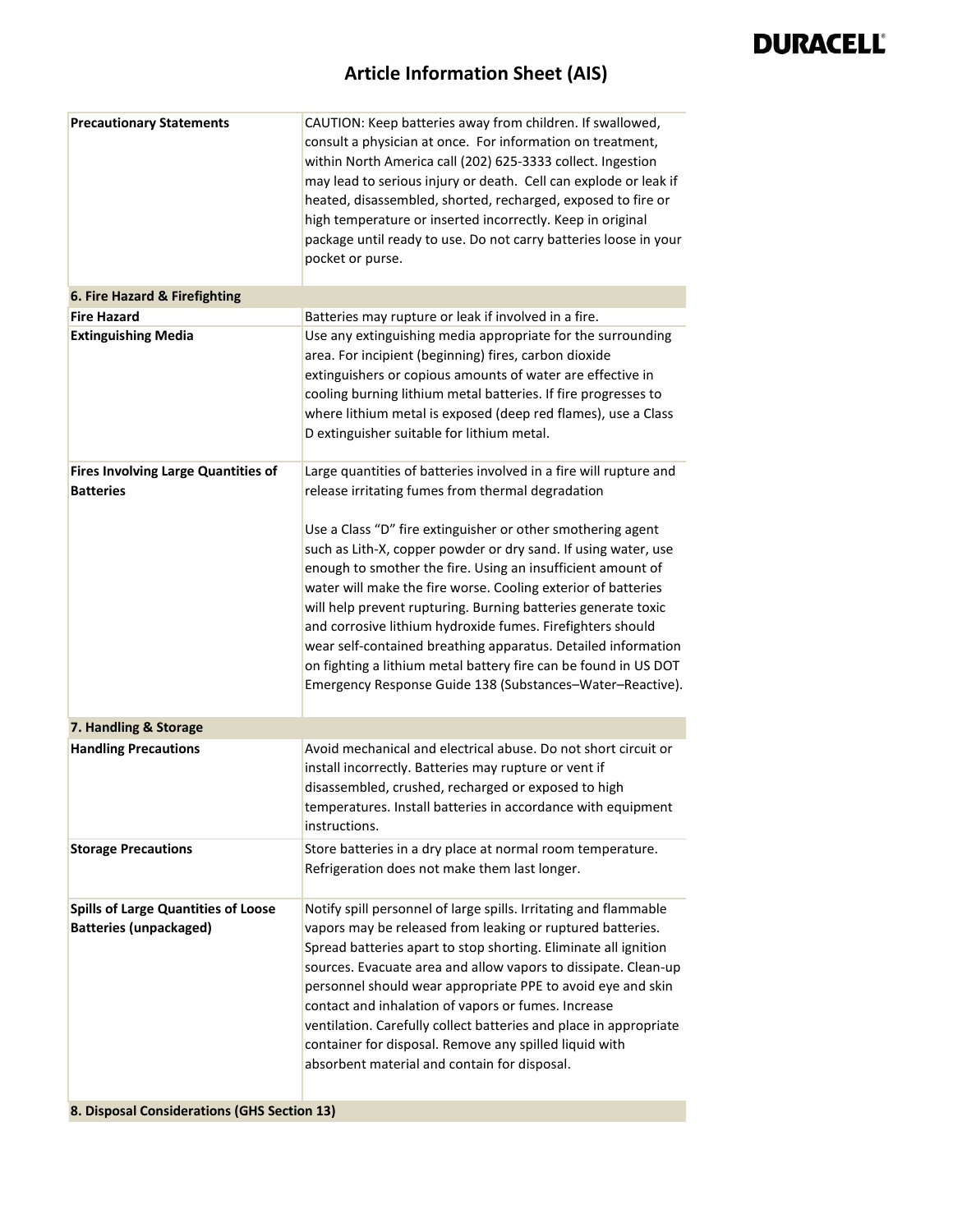| <b>Collection &amp; Proper Disposal</b>                                         | Dispose of used (or excess) batteries in compliance with<br>federal, state/provincial and local regulations. Do not<br>accumulate large quantities of used batteries for disposal as<br>accumulations could cause batteries to short-circuit. Do not<br>incinerate. In countries, such as Canada and the EU, where<br>there are regulations for the collection and recycling of<br>batteries, consumers should dispose of their used batteries<br>into the collection network at municipal depots and retailers.<br>They should not dispose of batteries with household trash.                                                                                                                                                                                                            |
|---------------------------------------------------------------------------------|-------------------------------------------------------------------------------------------------------------------------------------------------------------------------------------------------------------------------------------------------------------------------------------------------------------------------------------------------------------------------------------------------------------------------------------------------------------------------------------------------------------------------------------------------------------------------------------------------------------------------------------------------------------------------------------------------------------------------------------------------------------------------------------------|
| USA EPA RCRA (40 CFR 261)                                                       | "Charged" lithium metal batteries meet the criteria (D003 -<br>Reactivity) of a hazardous waste as defined under the<br>Resource Conservation and Recovery Act (RCRA) 40 CRT<br>261.23. If recycled, lithium metal batteries are classified as<br>Universal Waste.                                                                                                                                                                                                                                                                                                                                                                                                                                                                                                                        |
| USA DOT (49 CFR 173.184 (d))                                                    | d) Lithium cells or batteries shipped for disposal or recycling. A<br>lithium cell or battery, including a lithium cell or battery<br>contained in equipment, that is transported by motor vehicle<br>to a permitted storage facility or disposal site, or for purposes<br>of recycling, is excepted from the testing and record keeping<br>requirements of paragraph (a) and the specification packaging<br>requirements of paragraph (b)(3) of this section, when packed<br>in a strong outer packaging conforming to the requirements of<br>§§173.24 and 173.24a. A lithium cell or battery that meets the<br>size, packaging, and hazard communication conditions in<br>paragraph (c)(1)-(3) of this section is excepted from subparts C<br>through H of part 172 of this subchapter. |
| California Universal Waste Rule (Cal.<br>Code Regs. Title 22, Div. 4.5, Ch. 23) | California prohibits disposal of batteries as trash (including<br>household trash).                                                                                                                                                                                                                                                                                                                                                                                                                                                                                                                                                                                                                                                                                                       |
| 9. Transport Information (GHS Section 14)                                       |                                                                                                                                                                                                                                                                                                                                                                                                                                                                                                                                                                                                                                                                                                                                                                                           |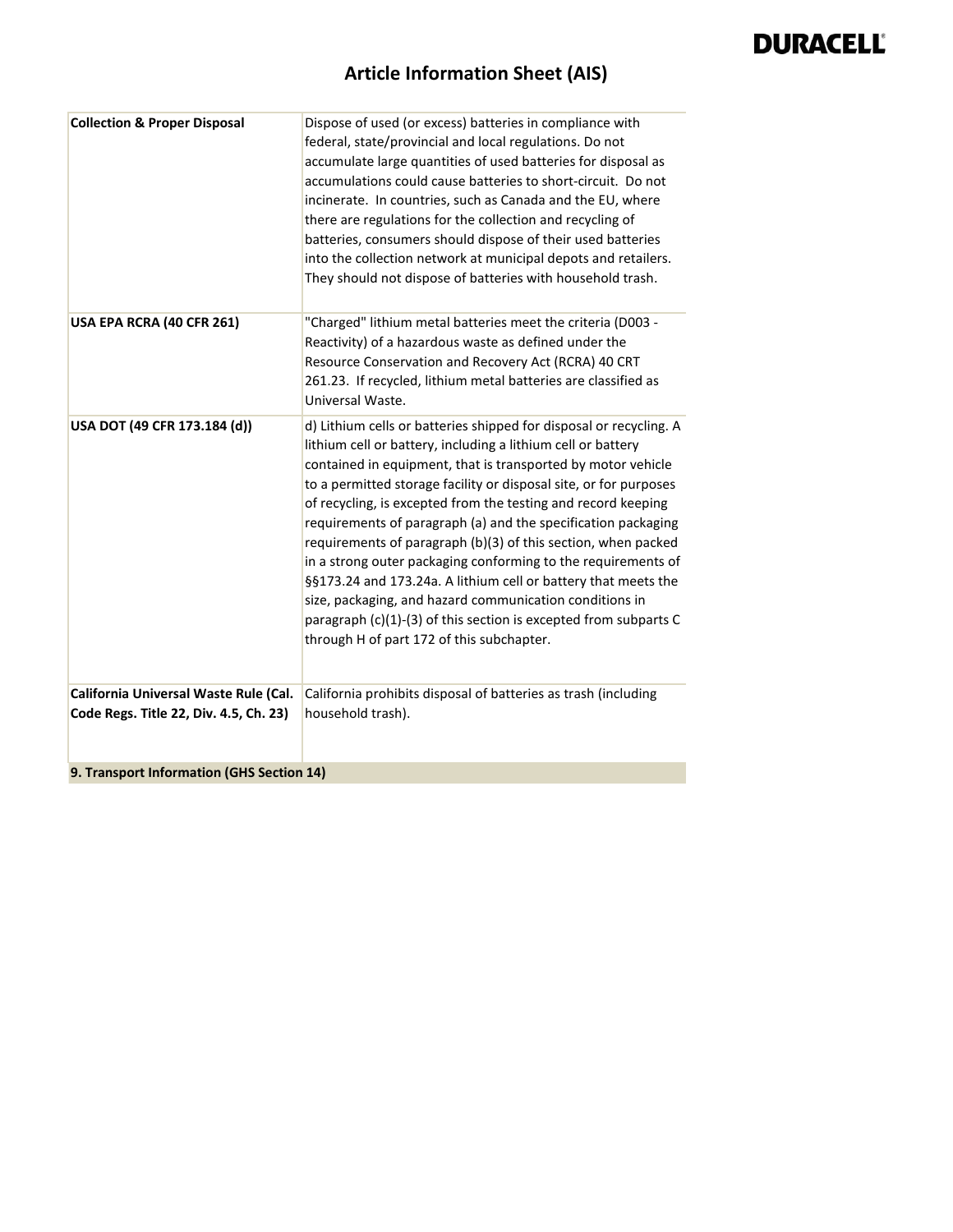| <b>Regulatory Status</b>                                                                                           | applicable regulations.<br>regulations                                                                                                                                                                                                                                                                                    | Duracell lithium metal batteries are produced and delivered in<br>accordance with current IATA/ICAO regulations. Duracell<br>lithium metal batteries can be shipped in accordance with<br>ICAO/IATA. Persons who prepare or offer lithium batteries for<br>transport are required by regulation to be trained to the<br>extent of their responsibility. The information in this section is<br>provided for informational purposes only. The transportation<br>of lithium metal batteries is regulated by ICAO, IATA, IMO and<br>US DOT. Duracell lithium metal batteries are not subject to the<br>other provisions of the Dangerous Goods regulations as long<br>as they are packaged and marked in accordance with the<br>The transportation of lithium metal batteries is regulated by<br>ICAO, IATA, IMO and US DOT. Duracell lithium manganese<br>dioxide cells and batteries are not subject to the other<br>provisions of the Dangerous Goods regulations as long as they<br>are packaged and marked in accordance with the applicable |             |                                     |
|--------------------------------------------------------------------------------------------------------------------|---------------------------------------------------------------------------------------------------------------------------------------------------------------------------------------------------------------------------------------------------------------------------------------------------------------------------|-----------------------------------------------------------------------------------------------------------------------------------------------------------------------------------------------------------------------------------------------------------------------------------------------------------------------------------------------------------------------------------------------------------------------------------------------------------------------------------------------------------------------------------------------------------------------------------------------------------------------------------------------------------------------------------------------------------------------------------------------------------------------------------------------------------------------------------------------------------------------------------------------------------------------------------------------------------------------------------------------------------------------------------------------|-------------|-------------------------------------|
| <b>Total Lithium Content (grams)</b>                                                                               |                                                                                                                                                                                                                                                                                                                           | See below for each catalog number:                                                                                                                                                                                                                                                                                                                                                                                                                                                                                                                                                                                                                                                                                                                                                                                                                                                                                                                                                                                                            |             |                                     |
|                                                                                                                    | Catalog<br>No.                                                                                                                                                                                                                                                                                                            | <b>Total Lithium Content</b><br>(grams)                                                                                                                                                                                                                                                                                                                                                                                                                                                                                                                                                                                                                                                                                                                                                                                                                                                                                                                                                                                                       | <b>Type</b> | <b>Total</b><br><b>Cell/Battery</b> |
|                                                                                                                    | DL $1/3$                                                                                                                                                                                                                                                                                                                  | 0.06                                                                                                                                                                                                                                                                                                                                                                                                                                                                                                                                                                                                                                                                                                                                                                                                                                                                                                                                                                                                                                          | Cell        | 3                                   |
|                                                                                                                    | DL 123                                                                                                                                                                                                                                                                                                                    | 0.55                                                                                                                                                                                                                                                                                                                                                                                                                                                                                                                                                                                                                                                                                                                                                                                                                                                                                                                                                                                                                                          | Cell        | 17                                  |
|                                                                                                                    | <b>DL 223</b>                                                                                                                                                                                                                                                                                                             | 1.1                                                                                                                                                                                                                                                                                                                                                                                                                                                                                                                                                                                                                                                                                                                                                                                                                                                                                                                                                                                                                                           | Battery     | 38                                  |
|                                                                                                                    | <b>PX 28L</b>                                                                                                                                                                                                                                                                                                             | 0.12                                                                                                                                                                                                                                                                                                                                                                                                                                                                                                                                                                                                                                                                                                                                                                                                                                                                                                                                                                                                                                          | Battery     | 9.4                                 |
|                                                                                                                    | $CR-V3$                                                                                                                                                                                                                                                                                                                   | 1.4                                                                                                                                                                                                                                                                                                                                                                                                                                                                                                                                                                                                                                                                                                                                                                                                                                                                                                                                                                                                                                           | Battery     | 39                                  |
|                                                                                                                    | DL CR <sub>2</sub>                                                                                                                                                                                                                                                                                                        | 0.26                                                                                                                                                                                                                                                                                                                                                                                                                                                                                                                                                                                                                                                                                                                                                                                                                                                                                                                                                                                                                                          | Cell        | 11                                  |
|                                                                                                                    | <b>DL 245</b>                                                                                                                                                                                                                                                                                                             | 1.1                                                                                                                                                                                                                                                                                                                                                                                                                                                                                                                                                                                                                                                                                                                                                                                                                                                                                                                                                                                                                                           | Battery     | 38.6                                |
|                                                                                                                    | DL 1604                                                                                                                                                                                                                                                                                                                   | 0.9                                                                                                                                                                                                                                                                                                                                                                                                                                                                                                                                                                                                                                                                                                                                                                                                                                                                                                                                                                                                                                           | Battery     | 34                                  |
| <b>UN Identification Number/</b><br><b>Shipping Name</b>                                                           | equipment                                                                                                                                                                                                                                                                                                                 | <b>UN3090 Lithium metal batteries</b><br>UN3091 Lithium metal batteries packed with or contained in                                                                                                                                                                                                                                                                                                                                                                                                                                                                                                                                                                                                                                                                                                                                                                                                                                                                                                                                           |             |                                     |
| <b>UN 38.3 Transportation Tests</b>                                                                                | Duracell certifies that all of its lithium batteries meet the<br>requirements of the UN Manual of Tests and Criteria, Part III<br>subsection 38.3. If you assemble these batteries into larger<br>battery packs, it is recommended that you perform the UN<br>Tests to ensure the requirements are met prior to shipment. |                                                                                                                                                                                                                                                                                                                                                                                                                                                                                                                                                                                                                                                                                                                                                                                                                                                                                                                                                                                                                                               |             |                                     |
| <b>Special Provisions Conformance</b>                                                                              | Special regulatory provisions require batteries to be packaged<br>in a manner that prevents the generation of a dangerous<br>quantity of heat and short circuits.                                                                                                                                                         |                                                                                                                                                                                                                                                                                                                                                                                                                                                                                                                                                                                                                                                                                                                                                                                                                                                                                                                                                                                                                                               |             |                                     |
| <b>USA DOT Special Provision</b>                                                                                   |                                                                                                                                                                                                                                                                                                                           | 49 CFR 173.185(c) SP A101                                                                                                                                                                                                                                                                                                                                                                                                                                                                                                                                                                                                                                                                                                                                                                                                                                                                                                                                                                                                                     |             |                                     |
| USA DOT Exceptions for Lithium Cells 40 CFR 173.185(d)<br>or Batteries Shipped for Disposal or<br><b>Recycling</b> |                                                                                                                                                                                                                                                                                                                           |                                                                                                                                                                                                                                                                                                                                                                                                                                                                                                                                                                                                                                                                                                                                                                                                                                                                                                                                                                                                                                               |             |                                     |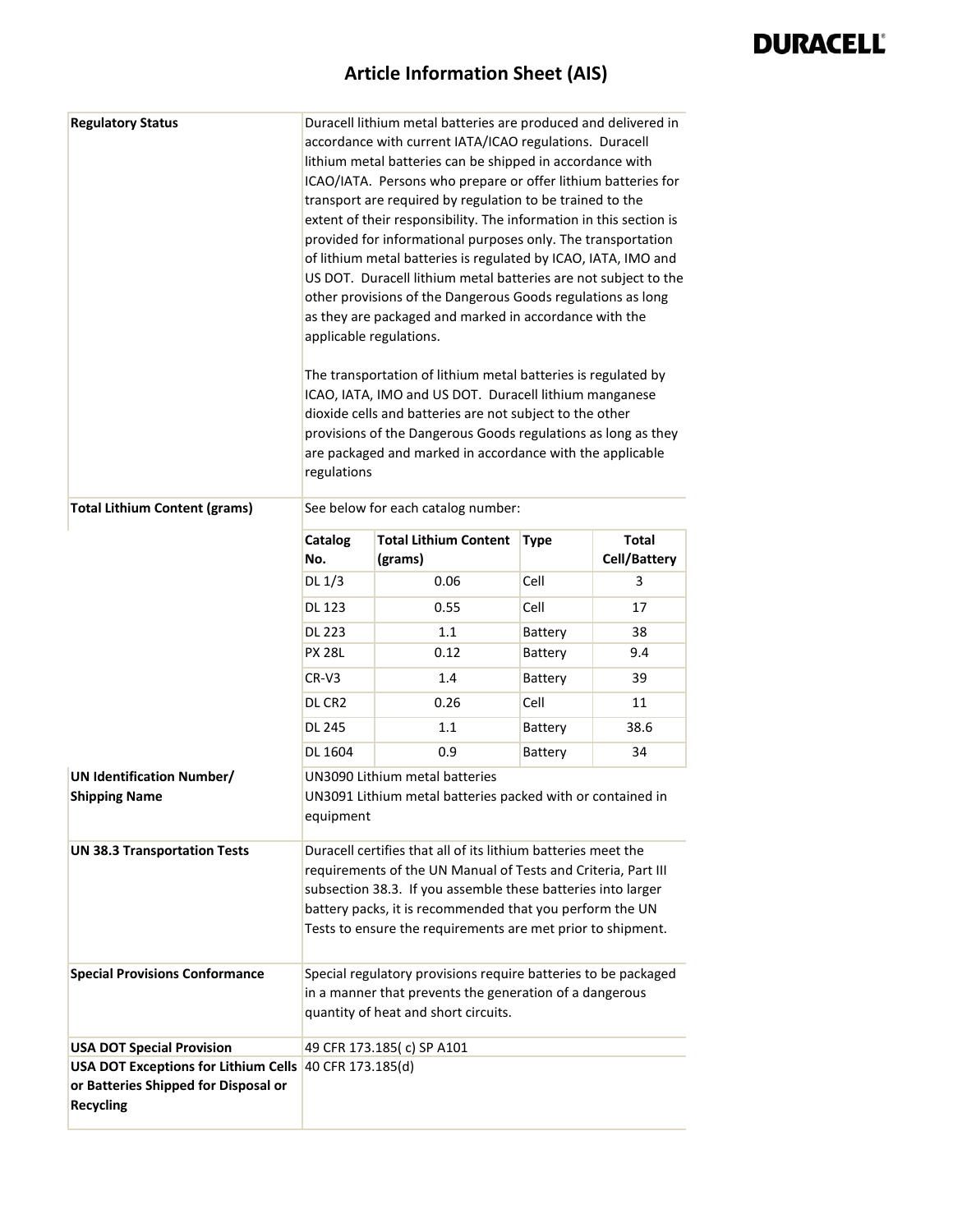| Air Transport (IATA/ICAO) 63rd                        | PI 968 - Lithium metal batteries, Section 1B or 1A Packing                                                |  |
|-------------------------------------------------------|-----------------------------------------------------------------------------------------------------------|--|
| <b>Edition; Packing Instructions</b>                  | Instruction as appropriate                                                                                |  |
|                                                       | PI 969 - Lithium metal batteries packed with equipment                                                    |  |
|                                                       | PI 970 - Lithium metal batteries contained in equipment                                                   |  |
|                                                       |                                                                                                           |  |
| <b>Marine/Water Transport (IMDG)</b>                  | 188                                                                                                       |  |
| <b>Special Provision</b>                              |                                                                                                           |  |
| <b>ADR/RID Special Provision</b>                      | 188                                                                                                       |  |
| <b>Passenger Air Travel</b>                           | Air travelers should consult the US Department of                                                         |  |
|                                                       | Transportation (DOT) Safety Travel web site at                                                            |  |
|                                                       | http://safetravel.dot.gov for guidance regarding carry on of                                              |  |
|                                                       | lithium batteries.                                                                                        |  |
|                                                       |                                                                                                           |  |
| <b>Emergency Transportation Hotline</b>               | <b>CHEMTREC 24-Hour Emergency Response Hotline</b>                                                        |  |
|                                                       | Within the United States call +703-527-3887                                                               |  |
|                                                       | Outside the United States, call +1 703-527-3887 (Collect)                                                 |  |
|                                                       |                                                                                                           |  |
| 10. Regulatory Information (GHS Section 15)           |                                                                                                           |  |
| 10a. Battery Requirements                             |                                                                                                           |  |
| <b>USA EPA Mercury Containing &amp;</b>               | During the manufacturing process, no mercury is added.                                                    |  |
| <b>Rechargeable Battery Management</b>                |                                                                                                           |  |
| <b>Act of 1996</b><br>EU Battery Directive 2006/66/EC |                                                                                                           |  |
| & amendment 2013/56/EU                                | Compliant with marking and substance restrictions for<br>mercury (<0.0005%); cadmium (<0.0020%)I and lead |  |
|                                                       | (<0.0040%). EU retail and bulk packaging containing lithium                                               |  |
|                                                       | metal batteries are marked with the special collection sysmbol                                            |  |
|                                                       | in accordance with Article 21,                                                                            |  |
|                                                       |                                                                                                           |  |
| 10b. General Requirements                             |                                                                                                           |  |
| USA CPSIA 2008 (PL. 11900314)                         | Exempt                                                                                                    |  |
| USA CPSC FHSA (16 CFR 1500)                           | Consumer batteries are not listed as a hazardous product.                                                 |  |
| USA EPA TSCA Section 13 (40 CFR<br>707.20)            | For customs clearance purpose, batteries are defined as an<br>"Article".                                  |  |
| USA EPA RCRA (40 CFR 261)                             | "Charged" lithium metal batteries meet the criteria (D003 -                                               |  |
|                                                       | Reactivity) of a hazardous waste as defined under the                                                     |  |
|                                                       | Resource Conservation and Recovery Act (RCRA) 40 CFR                                                      |  |
|                                                       | 261.23. If recycled, lithium metal batteries are classified as                                            |  |
|                                                       | Universal Waste.                                                                                          |  |
| <b>USA California Prop 65</b>                         | No warning required per 3rd party assessment.                                                             |  |
| <b>CANADA Products Containing</b>                     | Mercury free                                                                                              |  |
| <b>Mercury Regulations SOR/20140254</b>               |                                                                                                           |  |
|                                                       |                                                                                                           |  |
| <b>EU REACH SVHC's (163 Substances)</b>               | Contains 1,2-dimethoxyethane (CAS# 110-71-4)                                                              |  |
| Candidate List Updated June 2015)                     |                                                                                                           |  |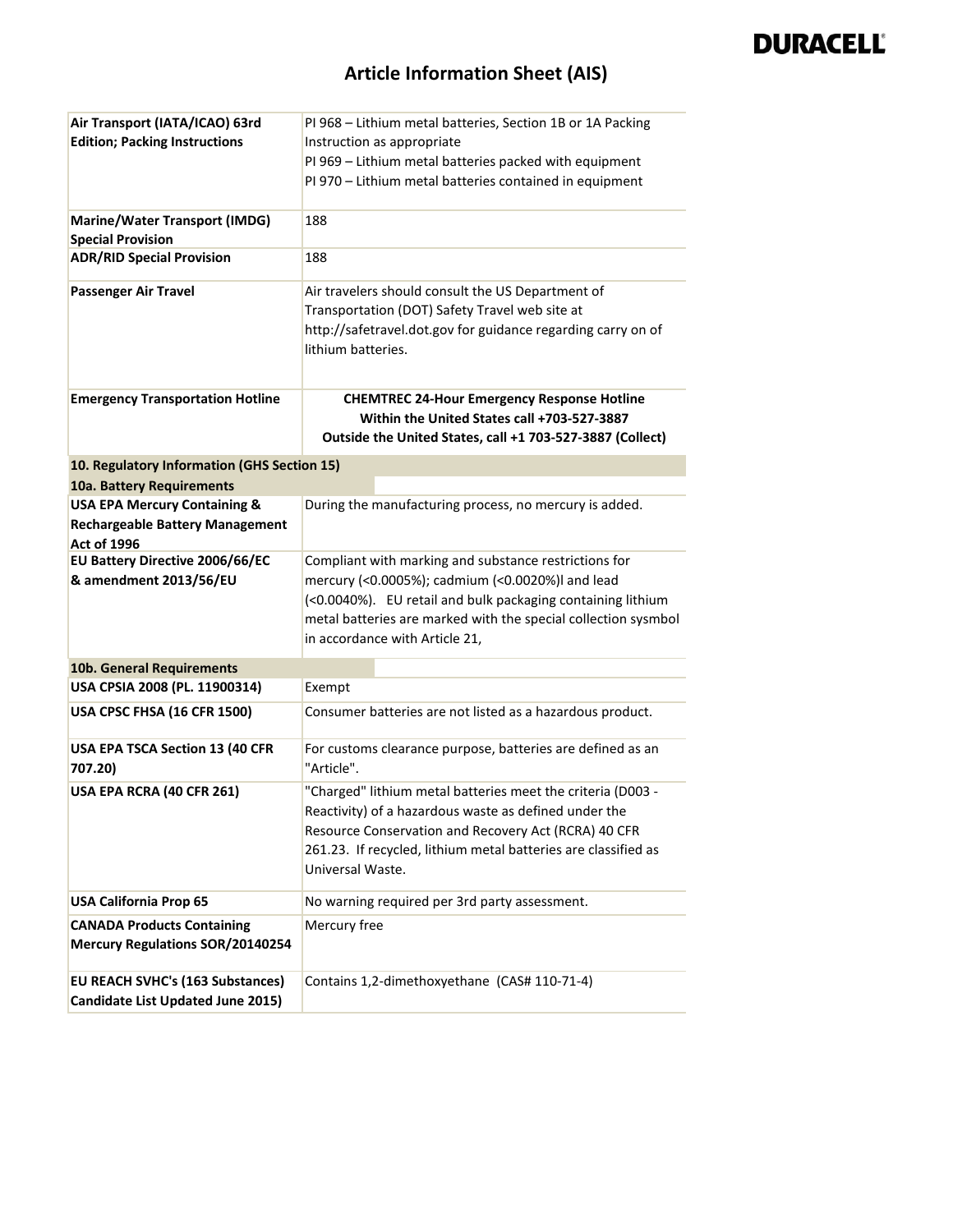| <b>EU REACH SVHC Communication</b>                                                                                                                                                                                | SVHC Substance Name: 1,2-dimethoxyethane (EGDME)<br>Use: Incorporated in a lithium battery as electrolyte solvent<br>EINEC Number: 203-794-9<br>CAS Number: 110-71-4<br>Concentration: The battery contains EGDME -SVHC in a<br>concentration ranging from 1.0 to 5.0% by weight. Because the<br>battery is sealed, 100% of the EGDME-SVHC is contained in the<br>battery.<br>Safe Handling: Do not open the battery or disassemble it. Do<br>not expose to fire or high temperatures (>60°C). At end of life,<br>the battery should be taken back to the nearest collection |
|-------------------------------------------------------------------------------------------------------------------------------------------------------------------------------------------------------------------|------------------------------------------------------------------------------------------------------------------------------------------------------------------------------------------------------------------------------------------------------------------------------------------------------------------------------------------------------------------------------------------------------------------------------------------------------------------------------------------------------------------------------------------------------------------------------|
|                                                                                                                                                                                                                   | point established by a National Collection Scheme used for<br>batteries.                                                                                                                                                                                                                                                                                                                                                                                                                                                                                                     |
| <b>EU REACH Article 31</b>                                                                                                                                                                                        | An SDS is not required for articles.                                                                                                                                                                                                                                                                                                                                                                                                                                                                                                                                         |
| 10c. Regulatory Definitions - Articles                                                                                                                                                                            |                                                                                                                                                                                                                                                                                                                                                                                                                                                                                                                                                                              |
| <b>USA OSHA</b>                                                                                                                                                                                                   | 29 CFR 1910.1200(b)(6)(v)                                                                                                                                                                                                                                                                                                                                                                                                                                                                                                                                                    |
| <b>USA TSCA</b>                                                                                                                                                                                                   | 40 CFR 704.3; 710.2(3)(c); and [19 CFR 12.1209a)]                                                                                                                                                                                                                                                                                                                                                                                                                                                                                                                            |
| <b>EU REACH</b>                                                                                                                                                                                                   | Title 1 - Chapter 2 - Article 3(3)                                                                                                                                                                                                                                                                                                                                                                                                                                                                                                                                           |
| <b>GHS</b>                                                                                                                                                                                                        | Section 1.3.2.1                                                                                                                                                                                                                                                                                                                                                                                                                                                                                                                                                              |
| 11. Other Information                                                                                                                                                                                             |                                                                                                                                                                                                                                                                                                                                                                                                                                                                                                                                                                              |
| 11a. Certification & 3rd Party Approvals                                                                                                                                                                          |                                                                                                                                                                                                                                                                                                                                                                                                                                                                                                                                                                              |
| <b>UL Listing</b>                                                                                                                                                                                                 | Lithium Batteries - Component BBCV2.MH12538                                                                                                                                                                                                                                                                                                                                                                                                                                                                                                                                  |
|                                                                                                                                                                                                                   | 11b. AIS Hazard Communication Approaches (consulted in developing this document):                                                                                                                                                                                                                                                                                                                                                                                                                                                                                            |
| <b>Globally Harmonized System (GHS)</b>                                                                                                                                                                           | GHS SDS requirements and classification criteria do not apply<br>to articles or products (such as batteries) that have a fixed<br>shape, which are not intended to release a chemical. The<br>article exemption is found in Section 1.3.2.1.1 of the GHS and<br>reads: The GHS applies to pure substances and their dilute<br>solutions and to mixtures. "Articles" as defined by the<br>Hazard Communication Standard (29 CFR 1900.1200) of the<br>OSHA of the USA, or by similar definition, are outside the<br>scope of the system."                                      |
| <b>Consortium JAMP</b>                                                                                                                                                                                            | Joint Article Management Promotion JAMP is a Japanese Industry Association who developed the<br>concept of an Article Information Sheet as a supply chain tool<br>to share and communicate chemical information in articles.<br>The AIS authoring process is based on "declarable" substances<br>to meet global regulatory requirements as well as substances<br>to be reported by GADSL, JIG, etc.                                                                                                                                                                          |
| IEC 62474 Ed. 1.0 B:2012 Material<br><b>Declaration for Products of and for</b><br>the Electro-technical Industry                                                                                                 | An international standard that came into effect in March 2012<br>concerning declaration for electrical and electronic products.<br>IEC 6274 replaces the defunct Joint Industry Guide - Material<br>Declaration for Electro-technical Products.                                                                                                                                                                                                                                                                                                                              |
| IEC 62474 Database - Publically<br>available online<br>(http://std.iec.ch/iec62474).<br><b>Maintained by TC11: Environmental</b><br><b>Standardization for electrical and</b><br>electronic products and systems. | The general principle for a substance to be included in the<br>database as a declarable substance is: 1) existing national laws<br>or regulations in an IEC member country that are relevant to<br>Electro-technical products and that prohibit or restrict<br>substances, or that have a labeling, communication, reporting<br>or notification requirement, and 2) applying IEC 62474 criteria<br>results in identification of declarable substance.                                                                                                                        |